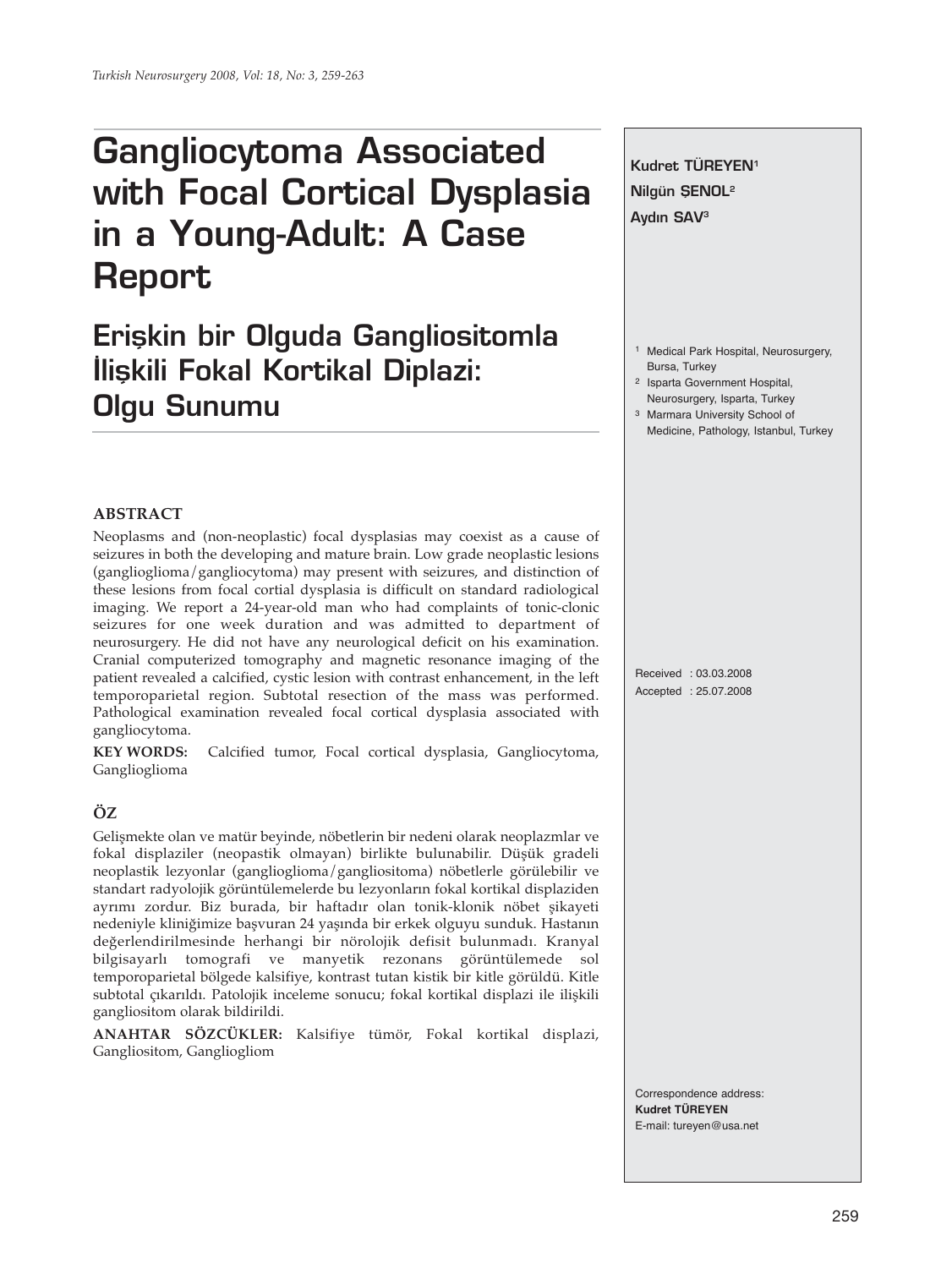#### **INTRODUCTION**

Gangliocytomas are rare central nervous system (CNS) tumors with a reported frequency of 1.3% (5). This benign neuronal neoplasm occurs most frequently in children and adults under 30 years of age (18). It belongs to the subgroup of the neuroepithelial tumors classed as the "neuronal and mixed neuronalglial" tumors (15). The majority of patients present with seizures. The vast majority of tumors occur in the temporal lobe (71.3%) (5). They represent one type of ganglion cell tumors and are composed of mature ganglion cells. Gangliogliomas and gangliocytomas occur in cortical and subcortical locations (1,16).

Focal cortical dysplasias (FCD) are defined as circumscribed malformations of cortical development. They occur as a result of impaired neuronal proliferation, migration and differentiation (3). FCD are increasingly diagnosed as a cause of symptomatic focal seizure . Seizures due to FCD are frequently pharmocoresistant.

On magnetic resonance imaging (MRI), it is not possible to easily differentiate FCD from the normal cortex (7). MRI is efficient in identifying developmental, epilepsy-associated tumors such as gangliogliomas, simple and nonspecific forms of dysembryoplastic neuroepithelial tumor, and the rare pleomorphic xanthoastrocytoma. It may be sometimes difficult to differentiate ganglionic tumors from cortical dysplasia. We present a rare case of a gangliocytoma with focal cortical dysplasia.

#### **CASE REPORT**

A 24-year-old male presented with one week history of tonic-clonic seizures. No abnormality was found on general examination. The cranial nerves were intact. There were no visual symptoms or speech problems. He was right handed with no neurological abnormalities in the upper or lower limbs.

Cranial computerized tomography (CT) revealed a calcified mass with low attenuation in the left temporoparietal region (Figure 1). MRI showed a left temporal lesion with cystic component and calcification with contrast enhancement (Figure 2). Functional MRI showed close relationship of tumor with the speech center. The speech center was left dominant and was behind and above the lesion in the temporal lobe. A subtotal tumor excision was therefore performed via temporoparietal craniotomy. During the procedure, a grayish region with increased vascularity was seen on the cortical



*Figure 1: Axial CT shows a calcified, cystic mass in the left temporoparietal region (A). Post-contrast CT shows the nonuniform contrast enhancement (B).* 

surface. There was a cystic mass about 1 cm beneath the surface, from which yellow homogeneous fluid was aspirated. Subtotal resection was performed because of the close relationship with the speech center. Intraoperative histopathological results were benign. Anti-epileptic medication (phenytoin 300mg/day) was prescribed to the patient after the operation. The histopathological diagnosis was low grade gangliocytoma (Grade I, World Health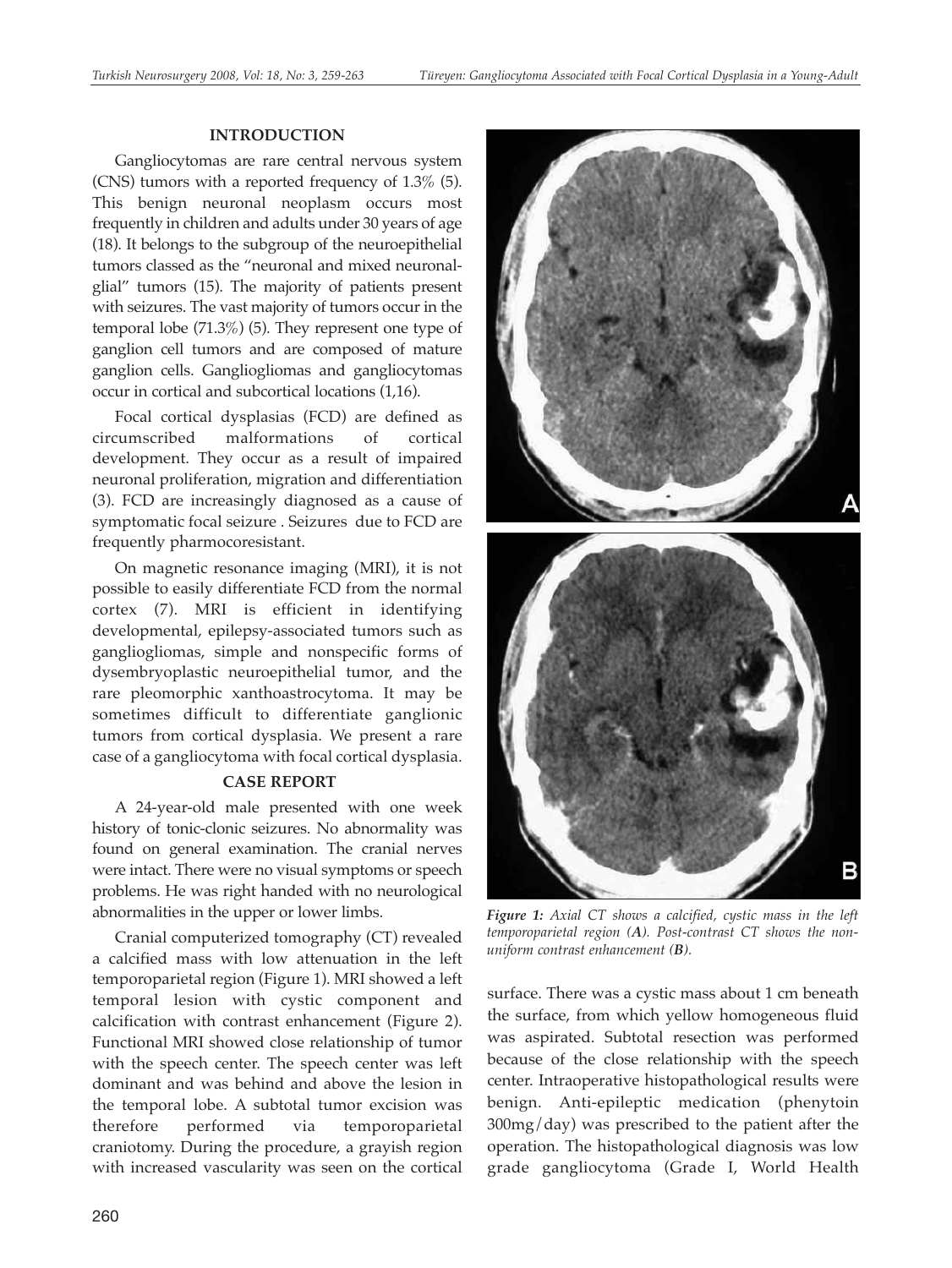

*Figure 2: Pre (A) and post-gadolinium (B) T1-weighted images show a left temporal lesion with a cystic component and contrast enhancement.*

Organization (WHO) 2000) with focal cortical dysplasia (Figure 3). The patient is doing very well without seizures, and there is no tumor growth 20 months after the operation.

#### **DISCUSSION**

Gangliocytoma is an extremely rare, benign intraparenchymal neuronal tumor comprised









*Figure 3: A: Bizarre binucleate ganglion cells and several eosinophilic granular bodies among them (HE, x100)* 

*B: Reticulin-rich framework of tumor (Gomori reticulin, X100) C: Dysplastic cortex next to tumor tissue (arrow) on surfaces of adjacent gyri ( HE, x40)* 

*D: Bizarre ganglion cell with abundant cytoplasm surrounded by synaptophysin-reactive dot-like material (arrows) (antisynaptophysin, Streptavidin-biotin, X400).*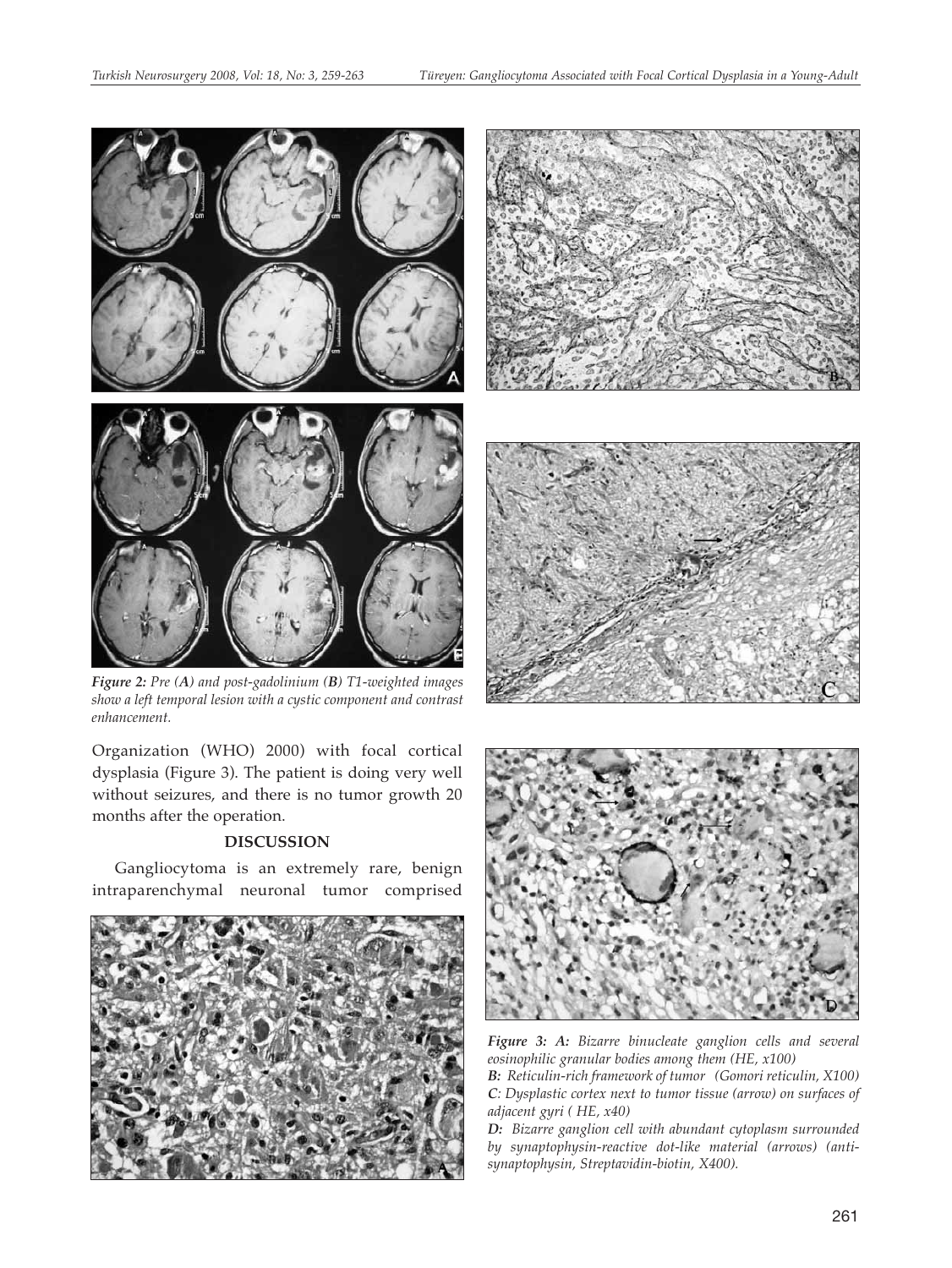mainly of ganglion cells, and a relatively few number of stromal glial cells, that have little or no evidence of mitosis (11,13,18). It belongs to a subgroup of neuroepithelial tumors classified as the "neuronal and mixed neuronal-glial" tumors. According to the WHO grading system, it is a grade I tumor (15). In 1993, the WHO affirmed a new classification of neoplasms affecting the central nervous system. The classification of brain tumors is based on the premise that each type of tumor results from the abnormal growth of a specific cell type. Neuronal and mixed neuronal-glial tumors are classified as gangliocytoma, dysplastic gangliocytoma of cerebellum (Lhermitte-Duclos), ganglioglioma, anaplastic (malignant) ganglioglioma, desmoplastic infantile ganglioglioma, central neurocytoma, dysembryoplastic neuroepithelial tumor and olfactory neuroblastoma (esthesioneuroblastoma) (12). Malignant variants of ganglioglioma have been reported at a rate of 4 to 32%. Malignant changes appear to be confined to the glial component, but a single case of anaplastic transformation affecting both neuronal and glial cells has been reported. The mechanisms are not clear but radiotherapy results in an increased risk of malignant progression in gangliogliomas/ gangliocytomas by DNA damage (10).

Gangliocytoma occurs most frequently in children and young adults usually under the age of 30 years (13,15,18). Seizures are the most common symptoms (18). Other rare manifestations are increased intracranial pressure due to third ventricle location or mass effect, endocrine disorders (in tumors located in sellar region), and focal symptoms (15). The most frequent site is the temporal lobe, but they can arise anywhere in the CNS including the cerebellum, brainstem, floor of the third ventricle and spinal cord (15,18).

Various CT and MRI appearances of gangliocytoma have been described in the literature. The CT findings range from hypodense to hyperdense, cystic to solid, enhancing or nonenhancing lesions with or without edema or mass effect. Calcifications have been reported on CTs in up to 35% of cases (18).

The differential diagnosis of gangliocytoma includes oligodendroglioma, ependymoma, astrocytoma and menengioma. The honeycomb-like clear cell architecture is a histopathological hallmark of oligodendrogliomas. However, clear cell elements can also be encountered in gangliocytomas. In addition, both tumor entities can be associated with chronic epilepsies. Since oligodendrogliomas harbor the risk of tumor recurrence and malignant progression, they must be carefully distinguished from gangliocytomas. The recently reported pattern of MAP2 immunoreactivity in oligodendrogliomas can be helpful in this respect. Similar to diffuse astrocytomas, proliferation activity is significantly higher compared to gangliocytomas (5).

Gangliocytomas with a diffuse pattern and predominant glial differention may be difficult to differentiate from diffuse astrocytomas. Labeling of MAP2-positive neoplastic glial cells and lack of CD34 staining corroborate this diagnosis. Proliferation activity in diffuse astrocytomas is approximately 5% and significantly higher than in gangliogliomas (5).

CT demonstrated a hypodense enhancing lesion associated with calcifications causing a mass effect that was surrounded by edema in our patient. MRI revealed a well-defined lesion that had a low signal on T1W and a high signal on T2W sequences. The tumor showed homogeneous enhancement in the solid parts. These MRI findings are consistent with the recently published studies (18).

Cortical dysplasia is the second most common cause of seizures that show resistance to medical therapy (6). In normal neurogenesis, the vast majority of neurons and glia are generated in the germinal zone (matrix) that is located at the ventricular surfaces. This is the area where the majority of cells proliferate. As the cells mature, they migrate from the germinal zone to their final destination. Most neurons of the cerebral cortex migrate to their destinations along specialized radial glial fibers that span the entire thickness of the hemispheres from ventricular surface to piamater. This radial glia is then transformed to astrocytes (2). A standard classification of malformations of abnormal cortical development divides lesions into those due to neuronal and glial proliferation versus those due to cellular migration. Proliferation and migration do occur synchronously, therefore some of these abnormalities have overlapping features (13). In developmental cortical malformations, FCD takes place both in the non-neoplastic group and the neoplastic group (especially gangliocytomas) (14).